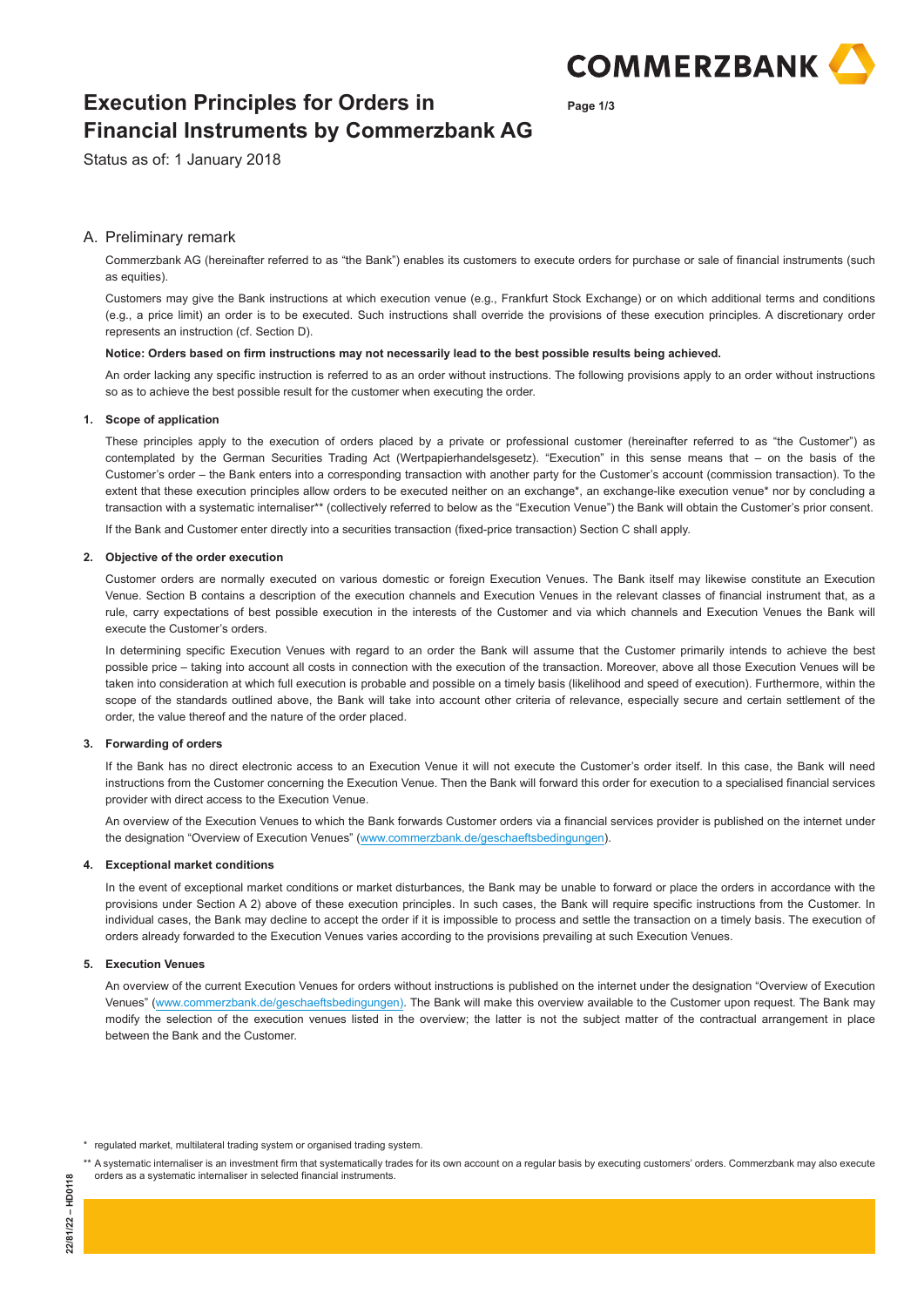

**Page 2/3**

# **Execution Principles for Orders in Financial Instruments by Commerzbank AG**

### **6. Custodians abroad**

 When purchasing a financial instrument at a non-German Execution Venue, the financial instrument will be taken into custody by a foreign custodian assigned to the Execution Venue. In divergence from the above-mentioned principles for selecting Execution Venues, the sale of financial instruments is only possible in the particular country where the instruments are held.

## **7. Special features relating to asset management**

Asset management (portfolio management) is subject to separate execution principles.

## B. Execution principles in different classes of financial instruments

## **1. 1. Equity instruments (in particular, shares and subscription rights), bonds, securitised derivatives (certificates (Zertifikate) including other structured bonds, warrants) and other exchange traded financial instruments such as Exchange Traded Funds (ETFs), Exchange Traded Commodities (ETCs) or Exchange Traded Notes (ETNs).**

When executing orders without instructions regarding Execution Venues, the Bank will use only those Execution Venues to which it has electronic access. If, in the process, a financial instrument is traded on different Execution Venues at the same time, the Bank will determine the Execution Venue at which the best result can foreseeably be achieved for the Customer and will place the order at that particular Execution Venue. To this end, the Bank will carry out a systemic comparison of current prices, costs and market liquidity (via "ComBest"). Thereafter, the Bank places the order at the Execution Venue that holds expectations of the best possible execution at the relevant point in time. ComBest also takes into account the prices and costs of selected financial instrument offered by the Bank itself, i.e. considering the Bank itself as a possible Execution Venue. To the extent that in this comparison the Bank offers the best possible result as an Execution Venue for the Customer, a fixed-price transaction will be concluded between the Customer and the Bank (fixed-price transaction, cf. Section C).

### **Notice: ComBest enables best possible execution to be achieved for the Customer on a regular basis.**

An order without instructions regarding an Execution Venue can be placed with unlimited status only for the current day of trading.

 An instruction from the Customer regarding an Execution Venue is required if the order is provided by the Customer outside the trading hours of the Execution Venues or if the order volume substantially exceeds the available market liquidity.

### **2. Investment fund units (excluding Exchange Traded Funds)**

 The acquisition and sale of units in investment funds admissible for distribution in Germany and which are issued and redeemed by the custodian in conformity with the German Capital Investment Code (Kapitalanlagegesetzbuch) are not subject to the provisions for best execution. For this reason, ComBest does not apply to such cases.

 The Bank sells investment fund units at a fixed price corresponding to the issue price determined in accordance with the rules of the German Capital Investment Code (Kapitalanlagegesetzbuch). In such cases, the purchase price will not exceed the issue price determined according to the provisions of the German Capital Investment Act (Kapitalanlagegesetzbuch). Sell and/or redemption orders are forwarded to the capital investment company/custodian bank.

 If trading in investment funds takes place at an Execution Venue to which the Bank has access, it also accepts instruction-linked orders for execution at that venue.

## **3. Financial derivatives (interest, credit, currency, equity, commodity derivatives as well as derivatives of emission allowances)**

 The Bank executes orders for financial derivatives, which are traded under standardised conditions on an options and futures exchange at the relevant futures exchange. If a contract is offered at more than one futures exchange, the Bank always requires instructions from the Customer in relation to the Execution Venue.

Financial derivatives traded only off-exchange are concluded by the Bank individually with the Customer (fixed-price transaction; cf. Section C).

## **4. Contracts for Differences (CFD)**

 The Bank reserves the right to decide whether to offer contracts for differences to its Customers. To the extent that the Bank offers contracts for differences it will execute these exclusively by way of a fixed-price transaction.

### **5. Emission allowances**

The Bank will execute orders relating to emission allowances exclusively in accordance with specific instructions from the Customer.